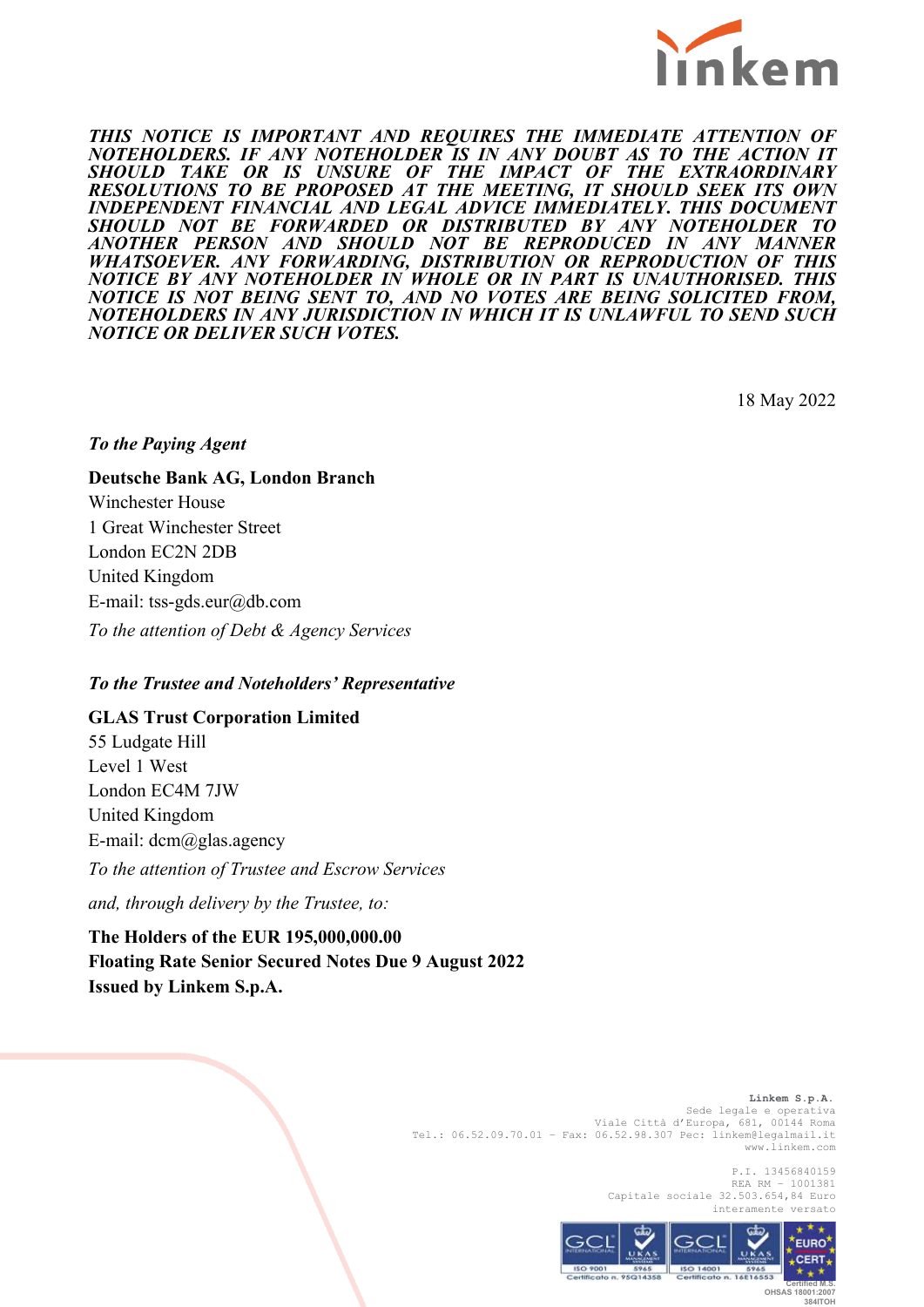## **Notice of Meeting of the Holders of the EUR 195,000,000.00 Floating Rate Senior Secured Notes Due 9 August 2022** ISIN Number: XS2039742569 ISIN Number: XS2038910837 Issued by **Linkem S.p.A.**

Linkem S.p.A. (the "<u>Issuer</u>") hereby gives notice of a meeting (the "<u>Meeting</u>") of the holders ("<u>You</u>") of the EUR 195,000,000.00 Floating Rate Senior Secured Notes Due 9 August 2022 (the "Notes") to be held

## via teleconference only (pursuant to section 106, paragraph 2, Italian Law Decree no. 18/2020)

## **in first call, on 20 June 2022, at 5.00 pm (CEST)**

or

#### **in second call, on 27 June 2022, at 5.00 pm (CEST)**

or

## **in third call, on 7 July 2022, at 5.00 pm (CEST)**

for the purpose of considering and, if thought fit, passing the following resolution which will be proposed as an Extraordinary Resolution in accordance with the provisions of the Trust Deed, dated 9 August 2019 (as amended and supplemented on 7 April 2021 and on 28 January 2022, the "Trust Deed"), between the Issuer and GLAS Trust Corporation Limited, the Trustee, as trustee for the noteholders:

## **"Approval, in accordance with any applicable law, of the Proposals (as defined in Paragraph II below)"**

(the link for the teleconference connection will be communicated separately to the interested parties)

Please find below a description of the key terms of the resolutions submitted for Your approval as well as the general rules that govern the holding of the Meeting and Your attendance.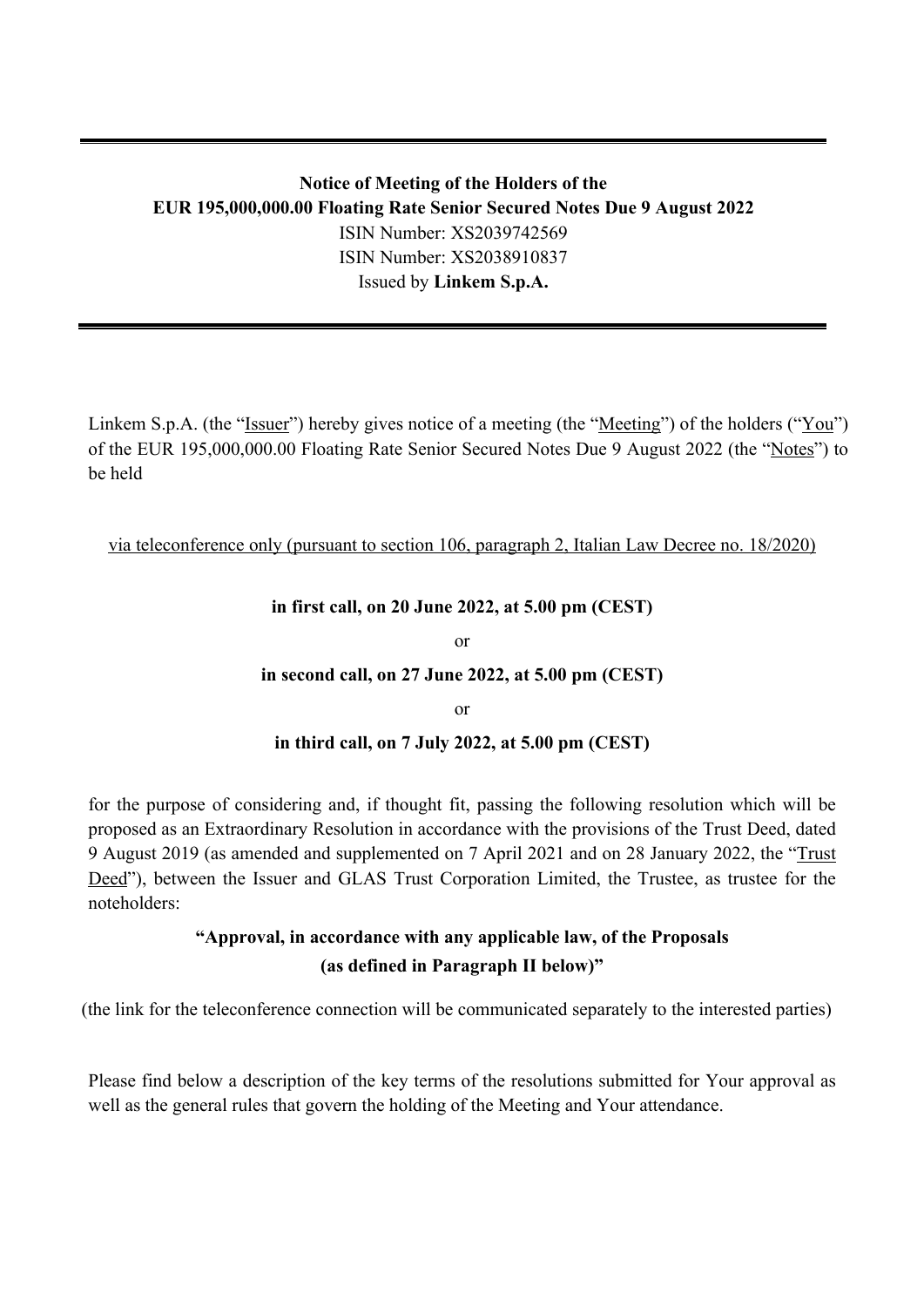Terms used but not defined in this convening notice shall have the meaning assigned to them in the terms and conditions of the Notes (as amended or restated from time to time, the "Conditions") or in the Trust Deed.

## **I. General – Background of the Proposals**

On 26 April 2022, the shareholders' meetings of (*a*) the Issuer's wholly-owned subsidiary Linkem Retail S.r.l. with registered office in Viale Città d'Europa 681, Rome, Italy, registered with the Rome companies' register under no. 16426601007 ("Linkem Retail"), and (*b*) Tiscali S.p.A., with registered office in Località Sa Illetta, km 2300 strada statale 195, Cagliari, Italy registered with the Cagliari companies' register under no. 02375280928, a company whose shares are listed on the Italian Stock Exchange (Euronext Milan, "TIS") ("Tiscali") respectively resolved the merger by incorporation of Linkem Retail into Tiscali (the "Merger"), subject to certain conditions precedent, among which, the appropriate consent and/or waiver by the relevant creditors and lenders of the Issuer (including the holders of the Notes). As a result of the Merger, the Issuer would directly hold a number of shares in Tiscali representing approximately 62% of its share capital (the "Tiscali Shares").

In furtherance of the Merger, on 30 December 2021, the Issuer and Linkem Retail entered into a deed of contribution of business unit pursuant to which the Issuer – subject to the appropriate consent or waivers by its lenders (including the holders of the Notes) – would transfer to Linkem Retail the so-called "retail business unit" of the Group (the "Retail Business Unit" and the transaction for the transfer thereof, the "Contribution of the Retail Business Unit"; the Contribution of the Retail Business Unit, the Merger and any related transactions or arrangements, together, the "Transaction").

The Transaction is part of a project aimed at integrating into a single commercial company the group headed by Tiscali and the retail branch of the Issuer, in order to develop synergies and economies of scale and to consolidate and strengthen the overall market position. Upon completion of the Transaction, Tiscali – namely, the company resulting from the Merger, which will be controlled by the Issuer – would be the fifth-largest Italian operator in the fixed market segment, and the first Italian operator in the segment of Ultra BroadBand access in FWA+FTTH technologies, strategically positioned to best exploit the potential of FTTH and 5G FWA technologies.

The purpose of the Transaction is to capture the value of market and development opportunities by offering fixed, mobile, 5G, cloud and smart city services dedicated to households, businesses and the public administration.

In light of the above, the Issuer wishes to convene the Meeting and request the Noteholders to waive certain provisions of the Conditions in order to allow the completion of the Transaction and, in particular, the Contribution of the Retail Business Unit and the Merger.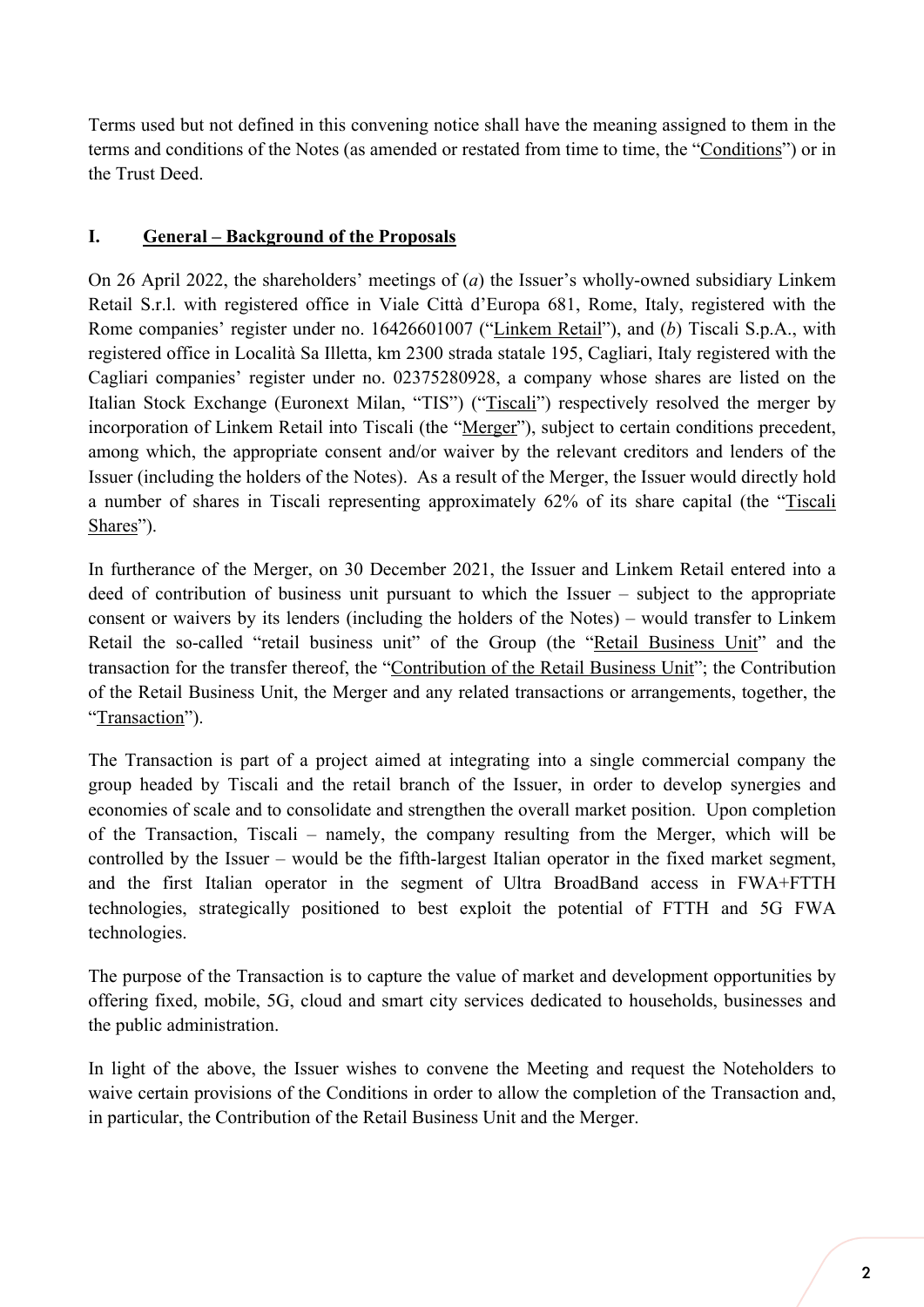Subject to the approval of the Proposals by You at this Meeting and the completion of the Transaction, the Tiscali Shares would be pledged as additional Transaction Security for the benefit of the Noteholders pursuant to Condition 3.2(b).

## **II. Proposed Resolutions (the "Proposals")**

In consideration of the foregoing, the Issuer is seeking the consent of the Noteholders to the following Proposals in connection with the Transaction, all such Proposals to be deemed subject to one single resolution by the Meeting and any such consent to be effected through such one single resolution:

## **(a)** *First Proposal – Contribution of the Retail Business Unit*

Consents to the completion of the Contribution of the Retail Business Unit and waives Condition 14.8 (*Disposal*).

## **(b)** *Second Proposal - Release of the pledge over trademarks*

Consents to:

- (i) the contribution to Linkem Retail of all the trademarks of the Issuer currently pledged for the benefit of the Noteholders pursuant to the Deed of Pledge over Industrial Property Rights (the "Released Trademarks"); and
- (ii) waiving Condition 3.2 (*Security of the Notes*) of the Conditions in order to allow the Issuer to release the pledge over the Released Trademarks and to terminate the Deed of Pledge over Industrial Property Rights.

## **(c)** *Third Proposal - Merger*

Consents to the Merger and waives Condition 14.9 (*Merger*).

#### **(d)** *Fourth Proposal – Amendments to the Conditions*

Consents not to consider Tiscali and any Subsidiary of Tiscali (each, a "Tiscali Group Company") as a "Subsidiary" or a "Material Subsidiary" of the Issuer pursuant to the Conditions and assents to and sanctions the modification of the terms and conditions of the Notes, including a number of amendments to the Conditions in order to reflect what Conditions would instead continue to be applicable to Tiscali and each other Tiscali Group Company,

*it being understood* that, notwithstanding such proposed amendments:

(i) Condition 3.2(b) (*Security of the Notes*) would apply to Tiscali and, therefore, subject to completion of the Merger, the Issuer would grant to the Secured Parties a pledge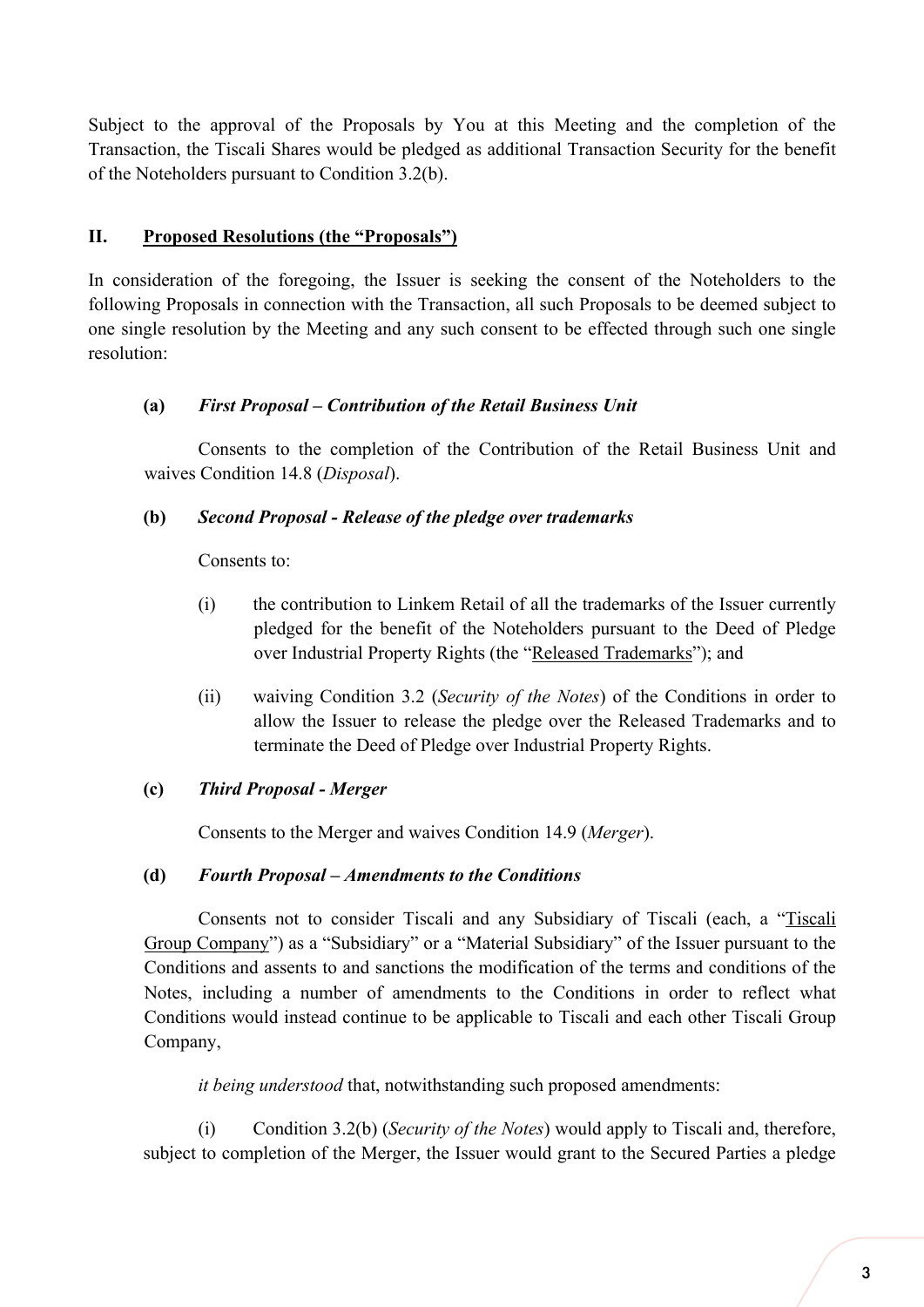over 100% of the Tiscali Shares so that the Tiscali Shares would form part of the Transaction Security and the relevant deed of pledge a Security Document; and

(ii) the definition of "Adjusted Net Leverage Ratio", "Net Financial Indebtedness" and "Adjusted EBITDA" for the purpose of calculating, on a consolidated basis, (*x*) any variation of the Adjusted Margin pursuant to Condition 5.1(e) (*Interest*) and (*y*) the financial covenants set forth in Condition XIII (*Financial Covenants*), would take into account the relevant financial data of the Tiscali Group Companies.

The amended and restated Conditions that would govern the Notes following the approval of the Proposals by the Meeting will also be available to the Noteholders upon written request to the Tabulation Agent and/or the Issuer.

#### **(e)** *Fifth Proposal – General Matters*

Sanctions and assents to every abrogation, variation, modification, compromise or arrangement in respect of the rights of the Noteholders appertaining to the Notes against the Issuer, whether or not such rights arise under the Notes or the Trust Deed, and assents to every modification, variation or abrogation of the Conditions and the Trust Deed involved in or resulting from or to be effected by the implementation of the Proposals and this Extraordinary Resolution.

Agrees and acknowledges that the Trustee shall have no liability for acting on this Extraordinary Resolution even though it may be subsequently found that there is a defect in the passing of this Extraordinary Resolution or that for any reason this Extraordinary Resolution is not valid or binding on the holders.

Discharges, indemnifies and exonerates the Trustee from any and all liability for which it may have become or may become responsible under the Trust Deed or the Notes in respect of any act or omission in connection, the modifications of the Conditions, the implementation of the Proposals and this Extraordinary Resolution.

Authorises, directs, requests and empowers the Trustee to concur, approve, execute and do all such other deeds, instruments, acts and things and give all such directions and consents under the Trust Deed or the Notes as may be necessary, appropriate or expedient in the sole opinion of the Trustee to carry out and give effect to - including by implementing any modifications to the Conditions - this Extraordinary Resolution.

#### **III. Quorum and Majority**

Pursuant to section 2415 of the Italian civil code, paragraph 1, no. 2 and no. 5, the modification of any term of the Notes is subject to the approval by a meeting of the holders of the Notes, such as the Meeting.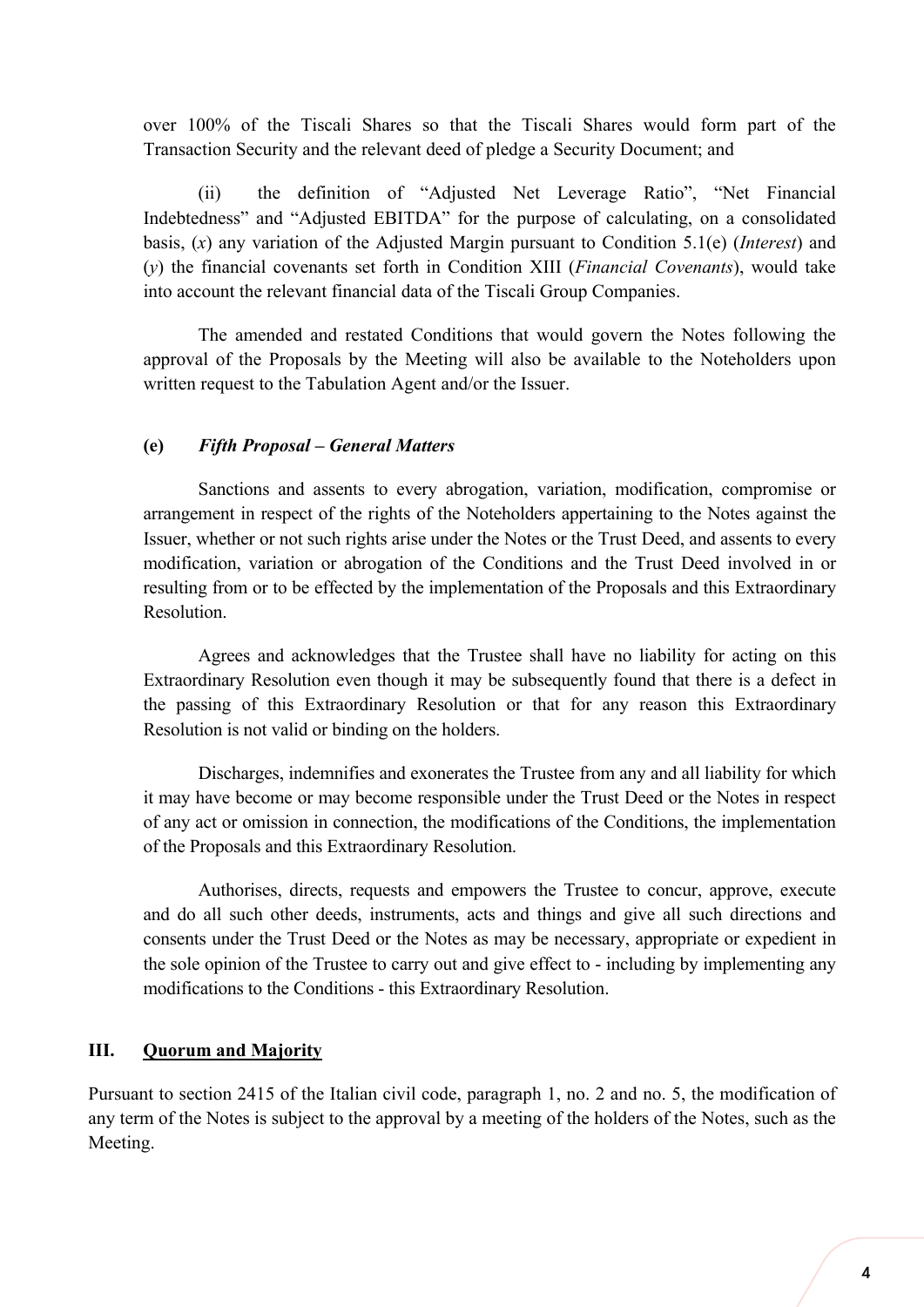Pursuant to the Trust Deed and to Condition 18.6, the Meeting will be validly held if there are one or more Voters present holding or representing at least 66.7% of the aggregate Principal Amount Outstanding of the Notes, and the Extraordinary Resolutions are passed if approved by Voters holding or representing at least 66.7% of the aggregate Principal Amount Outstanding of the Notes.

Further rules in respect of the holding of the Meeting are set forth in schedule 4 (*Provisions for Meetings of Noteholders*) to the Trust Deed.

## **IV. Admission to Vote - Attendance and Voting**

All the Notes are represented by two global notes deposited with Deutsche Bank AG, London Branch as common depositary for, and registered in the name of BT Globenet Nominees Limited as a nominee of Clearstream Banking, S.A. ("Clearstream, Luxembourg") or Euroclear Bank SA/NV ("Euroclear"; Clearstream, Luxembourg and Euroclear, the "Clearing Systems"). For the purposes of the Meeting, a "Noteholder" shall mean each person who is for the time being shown in the records of Euroclear or Clearstream, Luxembourg as the holder of a particular principal amount outstanding of the Notes.

The provisions governing the convening and holding of a Meeting are set forth in Schedule 4 (*Provisions for Meetings of Noteholders*) to the Trust Deed. In accordance with the terms set forth therein, Noteholders will be entitled to attend and vote at the Meeting:

- (a) by requesting the Tabulation Agent to issue a Block Voting Instruction (as these terms are defined in Paragraph IV below) by arranging for the relevant Notes to be blocked in an account with the relevant clearing system and by delivering to the Tabulation Agent written instructions by no later than the Record Date and Time; or
- (b) by executing and delivering a Form of Proxy (as this term is defined in Paragraph V below) to the Tabulation Agent by no later than the Record Date and Time.

"Record Date and Time" means the date and time falling 48 hours before the time fixed for the Meeting, being with respect to

the first call: **18 June 2022, at 5.00 pm (CEST)**;

the second call: **25 June 2022, at 5.00 pm (CEST)**; and

the third call: **5 July 2022, at 5.00 pm (CEST)**.

Block Voting Instructions and/or Form of Proxies submitted before the date of this notice in connection with the first and second call of the Meeting will be deemed automatically valid and effective with respect to the Meeting without any specific action on the part of the voting Noteholders.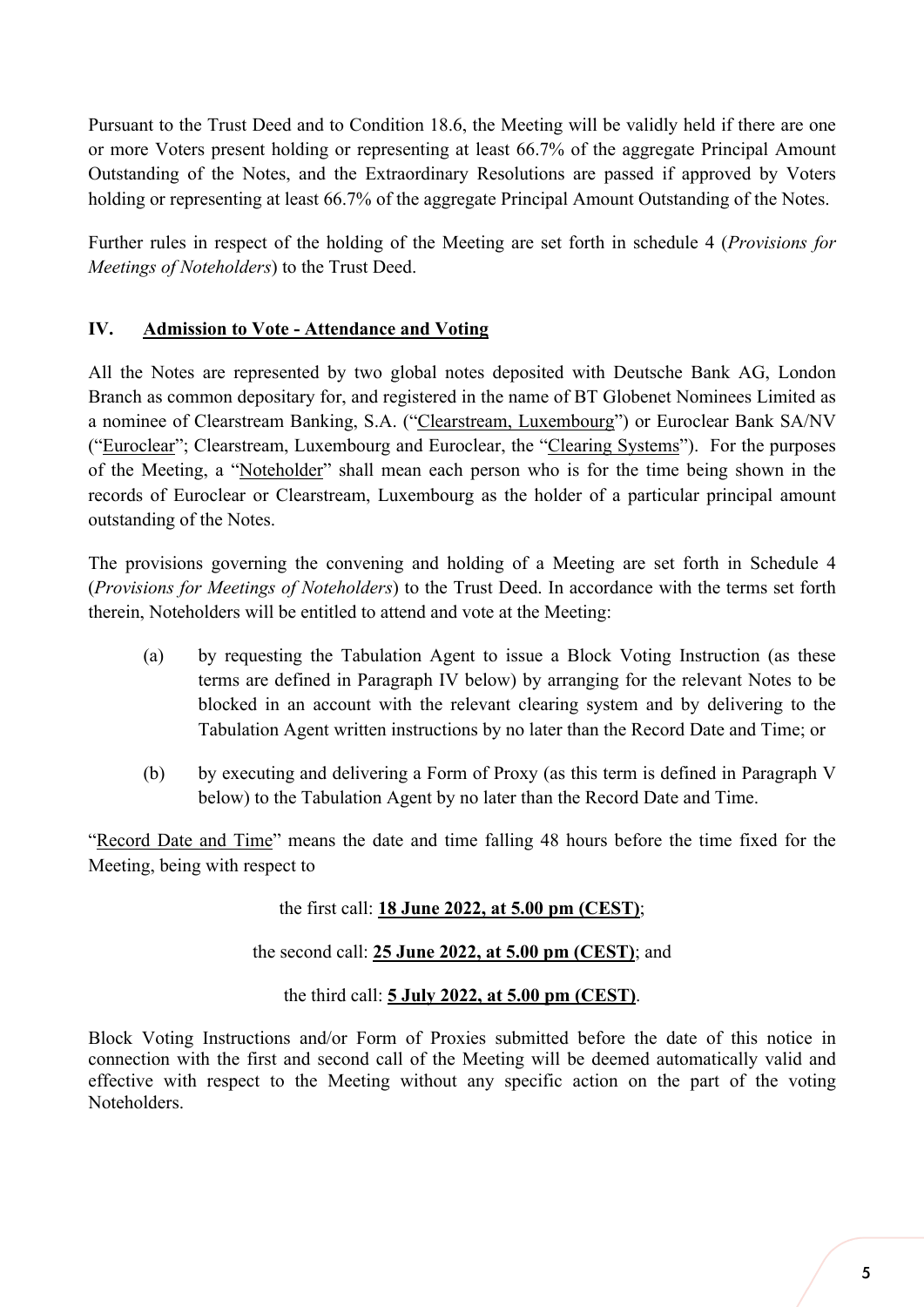The Extraordinary Resolutions shall be binding upon all Noteholders whether or not present at the Meeting and irrespective of how their vote was cast at the Meeting and each of the Noteholders shall be bound to give effect to them accordingly.

## **V. Block Voting Instruction**

A Noteholder wishing to vote in favour of, or against, the Extraordinary Resolutions may submit an irrevocable electronic voting instruction (each a "Block Voting Instruction") through the relevant Clearing System to GLAS Specialist Services Limited, acting as tabulation agent (the "Tabulation Agent"), in accordance with the procedures of, and by the earlier deadlines specified by, such Clearing System for receipt on or prior to the Record Date and Time.

For such purposes, each Noteholder must block the Notes in its account until the Record Date and Time in accordance with the usual operating procedures of the relevant Clearing System. Block Voting Instruction of voting instructions once given cannot be amended or revoked and each should comply with schedule 4 (*Provisions for Meetings of Noteholders*) to the Trust Deed.

By delivering a Block Voting Instruction through the Clearing Systems, Noteholders are deemed to authorise the relevant Clearing System to (*a*) disclose the identity and contact email address of both the beneficial owner of the relevant Notes and any custodian to the Issuer, and (*b*) confirm to the Issuer, the Trustee and the Tabulation Agent, the outstanding principal amount of Notes held by the Noteholder and in respect of which the Noteholder has expressed its vote in favour or against the Extraordinary Resolution.

Each Noteholder voting in favour of, or against, the Extraordinary Resolutions through the Clearing Systems will be deemed to have instructed the Tabulation Agent to vote on its behalf in the Meeting - as the case may be - in favour of, or against the Extraordinary Resolution.

## **VI. Form of Proxy**

A Noteholder wishing to vote in favour of, or against, the Extraordinary Resolutions may execute and deliver to the Tabulation Agent a document in the English language signed by it or, in the case of a corporation, executed under its seal or signed by a duly authorised officer, and delivered to the Tabulation Agent not later than on the Record Date and Time, instructing the Tabulation Agent (or other named individual or individuals) to vote in the Meeting in favour of, or against, the Extraordinary Resolutions in respect of the Notes held by such Noteholder (the "Form of Proxy").

A model of Form of Proxy will be available to the Noteholders upon written request to the Tabulation Agent and/or the Issuer.

The Form of Proxy shall be delivered by the Noteholders to the Tabulation Agent together with proof of holding of the Notes in respect of which the relevant Noteholder is exercising the right of vote.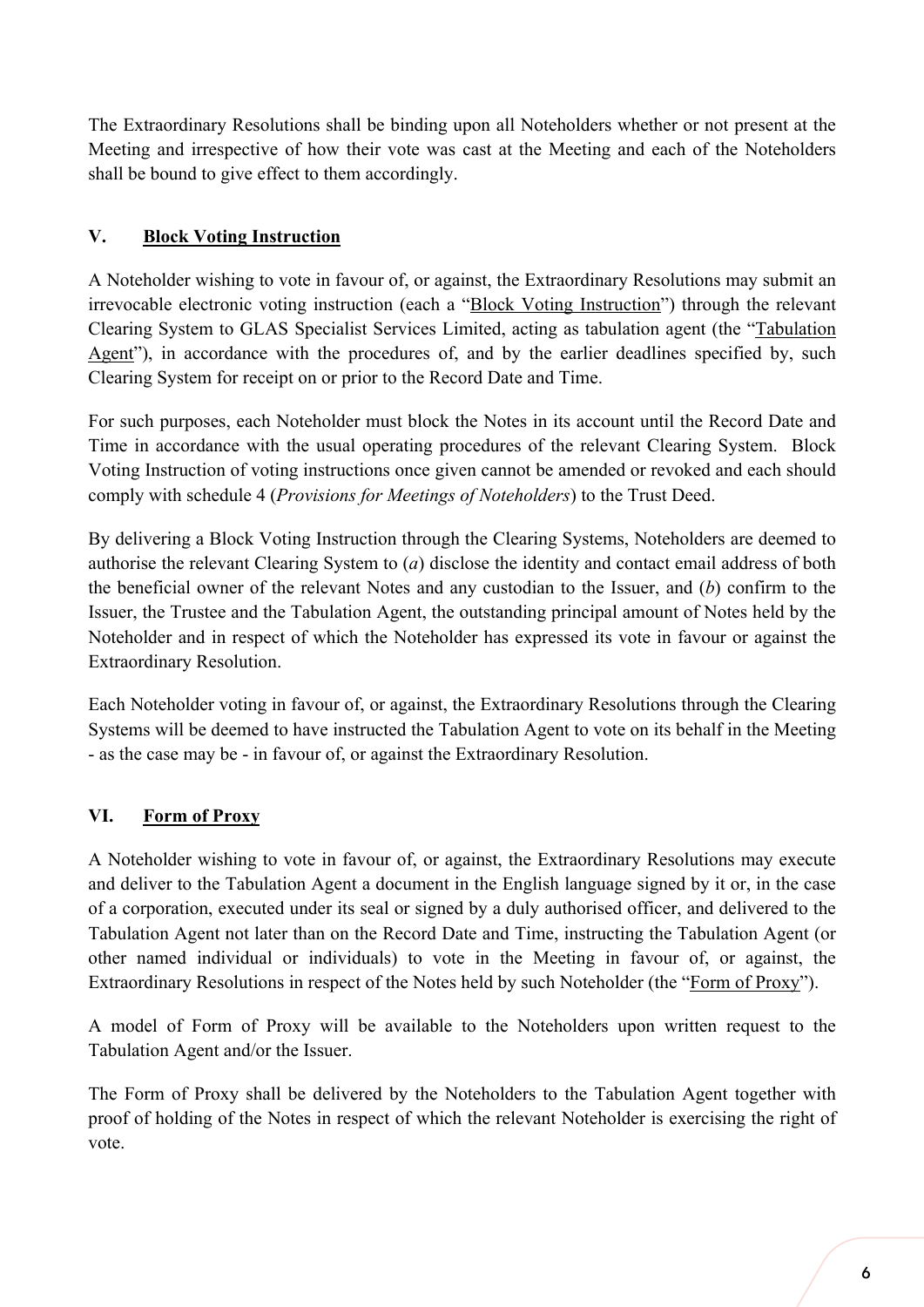The Tabulation Agent shall attend the Meeting on behalf of the Noteholders having delivered the Form of Proxy and shall vote in the Meeting in favour of, or against, the Extraordinary Resolutions according to the voting instructions set forth in the Form of Proxy.

## **VII. Publication of this Notice**

This notice is being published on the website of the Vienna Stock Exchange (www.wienerborse.at) and on the Issuer's website (www.linkem.com) and is also distributed to the Noteholders through Euroclear and Clearstream.

## **VIII. Notices and Documents**

Notice of the result of the Meeting will be given to the Noteholders and to the Paying Agents and the Registrar (with a copy to the Issuer and the Trustee) within 14 days of the conclusion of the Meeting.

Copies of the minutes of the Meeting as well as of the amended and restated version of the Conditions will be available, during normal business hours, for inspection or collection at the offices of the Issuer or upon request to the Trustee.

\* \* \*

The Trustee has not been involved in the formulation of the Extraordinary Resolutions and the Trustee expresses no opinion on the merits of the Extraordinary Resolutions or on whether Noteholders would be acting in their best interests in approving the Extraordinary Resolutions, and nothing in this notice should be construed as a recommendation to Noteholders from the Trustee to vote in favour of, or against, the Extraordinary Resolutions. Noteholders should take their own independent financial and legal advice on the merits and on the consequences of voting in favour of, or against, the Extraordinary Resolutions, including as to any tax consequences. On the basis of the information set out in this notice, the Trustee has authorised it to be stated that the Trustee has no objection to the Extraordinary Resolutions being put to Noteholders for their consideration.

Following the valid passing of the Extraordinary Resolution approving the Proposals, the Trustee and the Agents shall, without the consent of the Noteholders, enter into such documentation and make such amendments and supplements to the Finance Documents as may be necessary to effect the approval of the Proposals.

\* \* \*